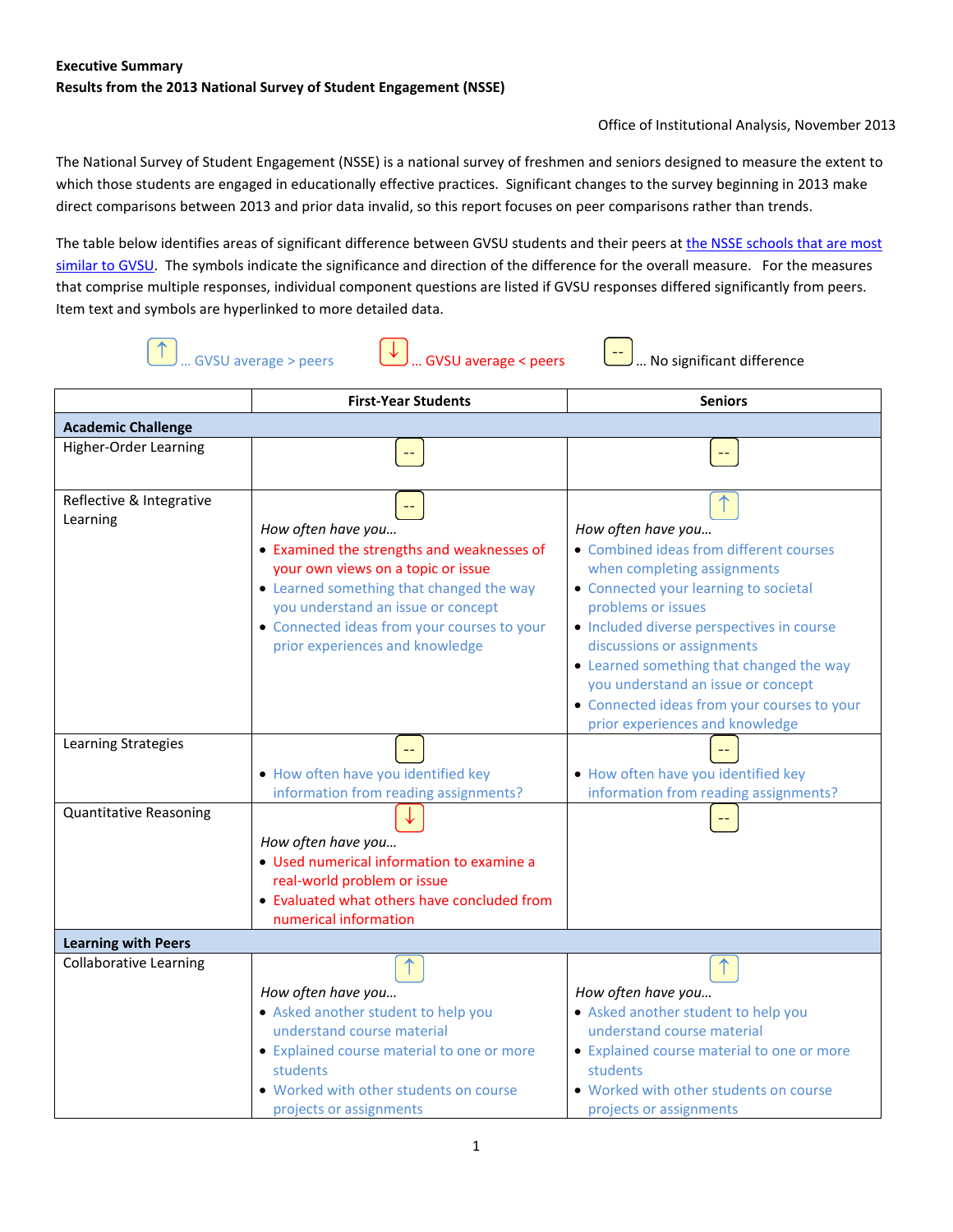|                                     | <b>First-Year Students</b>                                                                                                                                                                                                                                                                                                    | <b>Seniors</b>                                                                                                                                                                                                                                                                                                                                |
|-------------------------------------|-------------------------------------------------------------------------------------------------------------------------------------------------------------------------------------------------------------------------------------------------------------------------------------------------------------------------------|-----------------------------------------------------------------------------------------------------------------------------------------------------------------------------------------------------------------------------------------------------------------------------------------------------------------------------------------------|
| Discussions with Diverse<br>Others  | How often have you had discussions with<br>• People of a race or ethnicity other than your<br>own                                                                                                                                                                                                                             | How often have you had discussions with<br>• People of a race or ethnicity other than your<br>own<br>• People from an economic background other<br>than your own<br>• People with religious beliefs other than your<br>own                                                                                                                    |
| <b>Experiences with Faculty</b>     |                                                                                                                                                                                                                                                                                                                               |                                                                                                                                                                                                                                                                                                                                               |
| Student-Faculty Interaction         | How often have you<br>• Talked about career plans with a faculty<br>member<br>• Worked with a faculty member on activities<br>other than coursework<br>· Discussed your academic performance with<br>a faculty member                                                                                                         | How often have you<br>• Worked with a faculty member on activities<br>other than coursework<br>· Discussed course topics, ideas, or concepts<br>with a faculty member outside of class<br>• Discussed your academic performance with<br>a faculty member                                                                                      |
| <b>Effective Teaching Practices</b> | • To what extent have your instructors<br>provided feedback on a draft or work in<br>progress?                                                                                                                                                                                                                                |                                                                                                                                                                                                                                                                                                                                               |
| <b>Campus Environment</b>           |                                                                                                                                                                                                                                                                                                                               |                                                                                                                                                                                                                                                                                                                                               |
| Quality of Interactions             | Indicate the quality of your interactions with<br>• Academic advisors<br>$\bullet$ Faculty<br>• Other administrative staff and offices                                                                                                                                                                                        | Indicate the quality of your interactions with<br>• Academic advisors<br>• Student services staff<br>• Other administrative staff and offices                                                                                                                                                                                                 |
| <b>Supportive Environment</b>       | How much does your institution emphasize<br>• Providing support to help students succeed<br>academically<br>• Using learning support services<br>• Encouraging contact among students from<br>different backgrounds<br>• Helping you manage your non-academic<br>responsibilities<br>• Attending campus activities and events | How much does your institution emphasize<br>• Providing support to help students succeed<br>academically<br>• Using learning support services<br>· Helping you manage your non-academic<br>responsibilities<br>• Attending campus activities and events<br>• Attending events that address important<br>social, economic, or political issues |
| <b>High Impact Practices</b>        |                                                                                                                                                                                                                                                                                                                               |                                                                                                                                                                                                                                                                                                                                               |
| $1+$<br>$2+$                        | Have you already or do you plan to<br>• Participate in a learning community or some<br>other formal program where groups of<br>students take two or more classes together<br>• Work with a faculty member on a research<br>project                                                                                            | Have you already or do you plan to<br>• Participate in an internship, co-op, field exp.,<br>student teaching, or clinical placement<br>• Participate in a learning community, etc.<br>• Participate in a study abroad program<br>• Work with a faculty member on a research<br>project<br>• Complete a culminating senior experience          |